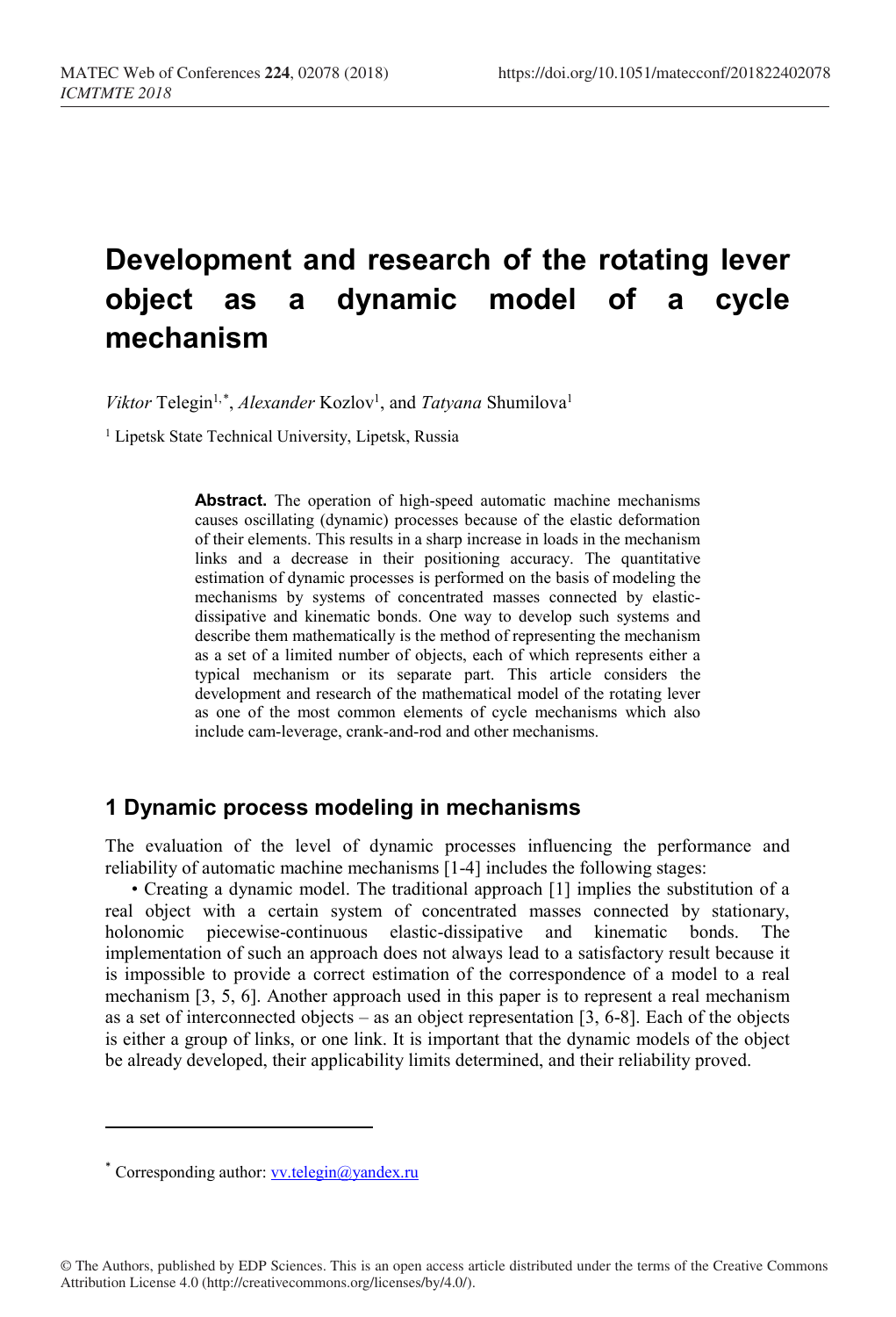• Developing a mathematical model. Traditionally, equations of dynamic model mass motion can be obtained on the basis of the Lagrange equation of the second kind [1, 9]. The process is quite time consuming, but completely formalized. However, if there are mathematical models of each of the objects, then the final model can quite easily be obtained by uniting them into a single system, with certain rules being followed [5, 6, 9].

• Certain difficulties may arise when determining the numerical values of the dynamic model parameters: masses, moments of inertia, rigidity, dissipation coefficients, kinematic functions, characteristics of gaps in kinematic pairs, as well as external forces influencing the links of the mechanism. The 3D model of the mechanism can serve as the basis for determining the model's parameters of elasticity and inertia [10]. The remaining parameters are still being developed alongside with researching the models of objects. If the traditional way of model development is used, then the values of such parameters as dissipation coefficient, friction coefficient and gap characteristics can be assigned only approximately.

• Software solution for the computer calculation of the dynamic processes in the mechanism. There are programs which are known to allow the use of mathematical models of objects, automate the process of their unification into a single model and of their research based on dynamic processes in the mechanism [3, 5, 11].

This article discusses a technique for creating and testing mathematical models of a typical object on the example of the rotating lever object.

### **2 A mathematical model of the rotating lever object**

The rotating lever is among the most common elements in the designs of most mechanisms, in the form of a cantilever beam of variable cross-section, moving in a plane perpendicular to the axis (Fig. 1). Assuming that the rotating lever is an object, the task is to develop and investigate its model on the assumption that the object itself is modeled by a system of masses successively connected by elastic-dissipative bonds [1].



**Fig. 1.** Object – cam gear lever: a - designation on the object representation of the mechanism (i-th object), b - kinematic scheme, c - dynamic model.

In developing the object model, the following assumptions were made:

• The modeled link (lever) is a continuous homogeneous body divided into *n* fragments by cutting planes perpendicular to its axis;

• Each of the fragments performs only rotary motion about the lever axis. There is neither tension-compression deformation in the lever nor the rotation of the fragments about any other axis except the indicated one.

Different links (groups of links) of mechanisms may correspond to the object, or rather its model, with a certain degree of accuracy. This object (its symbol is given in Fig. 1a) is the cam gear lever (Fig. 1b).

The equation of dynamic model mass motion is (Fig. 1c):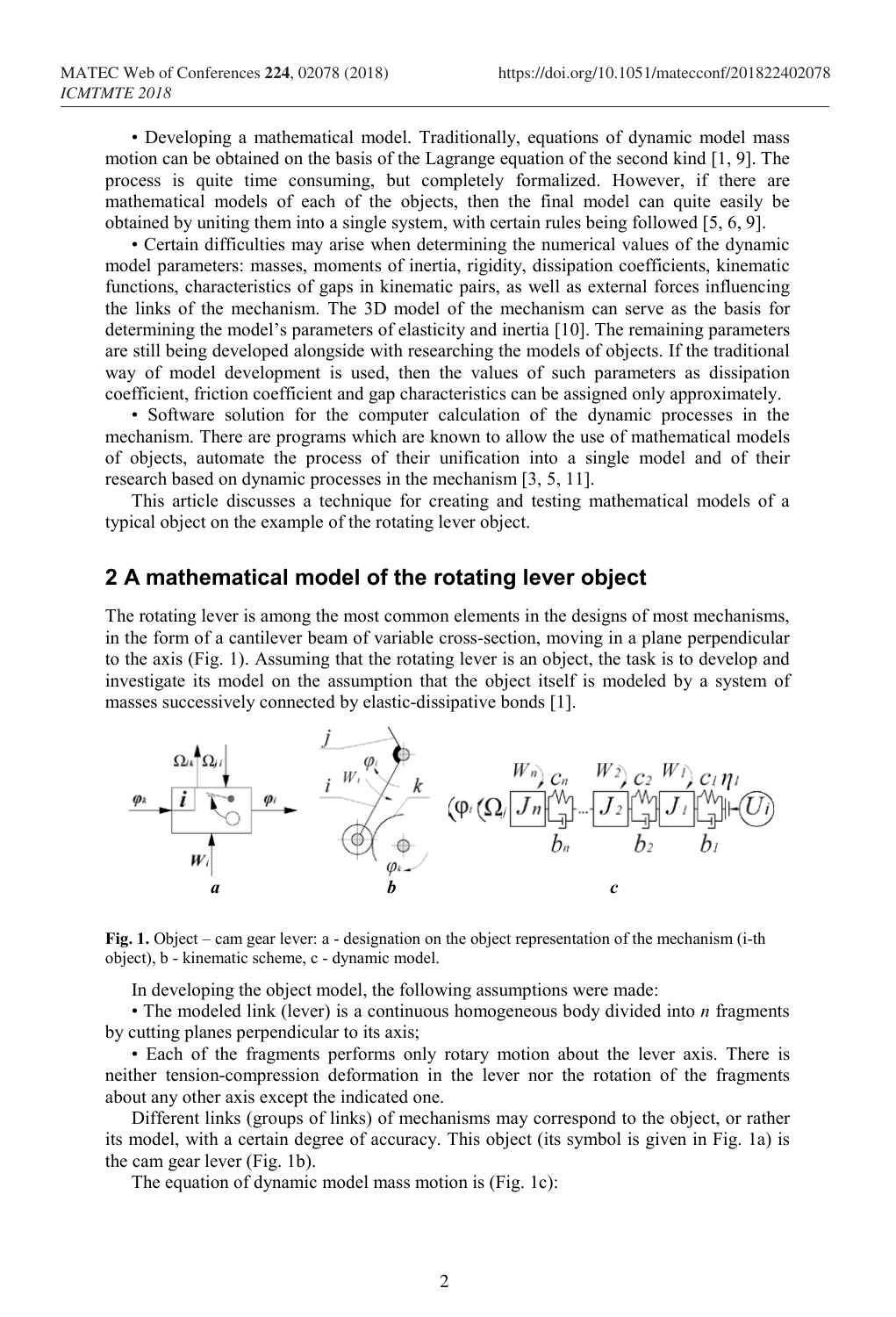$$
\begin{cases}\nJ_1 \ddot{\varphi}_1 = -c_1 (\varphi_1 - U_i (\varphi_k)) - b_1 (\dot{\varphi}_1 - U'_i (\varphi_k) \dot{\varphi}_k) + c_2 (\varphi_2 - \varphi_1) + b_2 (\dot{\varphi}_2 - \dot{\varphi}_1) + W_1 \\
J_2 \ddot{\varphi}_2 = -c_2 (\varphi_2 - \varphi_1) - b_2 (\dot{\varphi}_2 - \dot{\varphi}_1) + c_3 (\varphi_3 - \varphi_2) + b_3 (\dot{\varphi}_3 - \dot{\varphi}_2) + W_2 \\
\cdots \cdots \cdots \\
J_n \ddot{\varphi}_n = -c_n (\varphi_n - \varphi_{n-1}) - b_n (\dot{\varphi}_n - \dot{\varphi}_{n-1}) + W_n + \Omega j\n\end{cases}
$$
\n(1)

where  $n$  is the number of concentrated masses modeling the object under consideration (rotating lever). Obviously, the larger *n*, the more accurately the model will describe the object, in the natural case when the values of its other parameters are reliable.

Thus, if the equations (1) are used as a mathematical model of the rotating lever, the result will be as follows:

• Input parameters:  $\varphi_k$ ,  $\dot{\varphi}_k$  - movement and speed of the k-th object preceding it;  $\Omega_j$  – perturbation from the j-th object following the considered one (2);  $W_m$  ( $m = [1, 2, ..., n]$ ) – external loads. It is the moment applied to the m-th mass of the model.

• Output parameters:  $\varphi_i$ ,  $\dot{\varphi}_i$  - movement and speed of the object;  $\Omega_i$  – response to the perturbation of the preceding object (2);  $\delta$ ,  $\delta$ <sub>max</sub>,  $\sigma$  – accuracy of positioning the lever, its maximum and average values (3).

$$
\Omega_{i} = [c_{1}(\varphi_{1} - U_{i}(\varphi_{k})) + b_{1}(\dot{\varphi}_{1} - U'_{i}(\varphi_{k})\dot{\varphi}_{k})] \cdot U'_{i}(\varphi_{k});
$$
\n(2)

$$
\delta = \varphi_n - \text{Ui}(\varphi_k), \quad \delta_{\text{max}} = \max(\varphi_n - \text{Ui}(\varphi_k)), \quad \sigma = \frac{1}{T} \int_0^T \bigl| \varphi_n - \text{Ui}(\varphi_k(t)) \bigr| dt. \tag{3}
$$

The characteristics of the (3) type are needed to assess the level of dynamic processes occurring in the object. In this paper they will be used to test the models.

• Properties:  $n$  – number of dynamic model masses (Fig. 1c);  $J_m$  – moments of inertia of the lever fragments about the axes of their rotation ( $J_m = const$ );  $c_m$ ,  $\psi$  – elastic-inertial characteristics of the bonds among the lever fragments ( $c_m = const$ ) at  $m \ne 1$ );  $\eta_i$  – gap in the connection of the considered object with the previous one [9, 12];  $U_i(\varphi_k)$ ,  $U'_i(\varphi_k)$  lever position function and its derivative.

In order to determine the values  $c_m$ ,  $b_m$ , dependences are used given in [1].  $U_i(\varphi_k)$ ,  $U'_i(\varphi_k)$  is the lever position function and its derivative.

#### **3 The applicability limits and stability of the model**

Any model's applicability in a system (*dam*) will be tested according to the following indicators: complexity, stability, applicability limits. As a test link, to which a particular investigated object corresponds, a cantilever rotating beam will be chosen, with a rectangular section, twice higher than its width, moving according to a harmonic law of the following kind:

$$
U = \frac{\pi}{2} \cdot \sin 2\pi \nu t, \quad U' = \frac{\pi}{2} \cdot \cos 2\pi \nu t. \tag{4}
$$

Essentially, it is a rod ( $J = 0.1$  kg / m<sup>2</sup>,  $c = 1.0 \cdot 10^7$  nm / rad) swinging on the axis, passing through one of its ends with an amplitude equal to half the revolution (180 degrees) and frequency of v times per second ( $v = 10 \text{ sec}^{-1}$ ). The gap  $\eta$  is assumed to equal zero. Resistance forces are not taken into account. The moment ensuring the closure of the kinematic chain is assumed to equal 600 nm. Fig. 2 shows the calculated values of the kinematic characteristics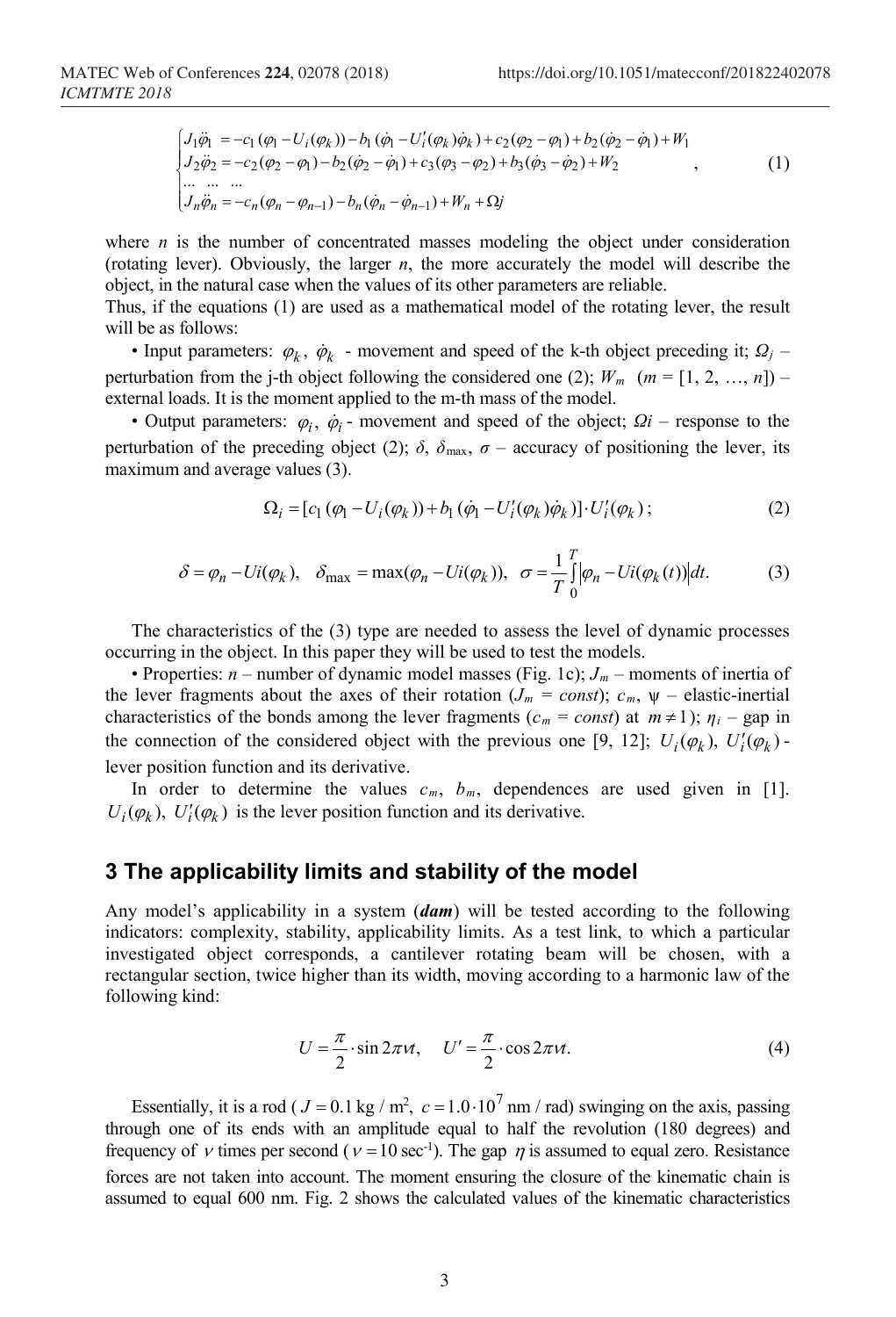(movement -  $\varphi$ , velocity -  $\dot{\varphi}$ , acceleration -  $\ddot{\varphi}$ ) obtained on the basis of single-mass, two-mass and ten-mass models. In this case, the maximum and the average deviations equal, respectively, to the following values: for the single-mass model 0.0075 and 0.0016 rad, for the two-mass model 0.0075 and 0.0017 rad, for the ten-mass model 0.0089 and 0.0014 rad.



Fig. 2. Characteristics of the cam gear lever object: a - single-mass, b - two-mass, c - ten-mass models. 1 - movement (∙ 1 rad), 2 - velocity (∙ 10<sup>2</sup> rad ∙ sec-1), 3 - acceleration (∙ 10<sup>5</sup> rad ∙ sec-2)

If the data obtained on the basis of the ten-mass model are taken as standard, the relative error in the calculations for the single-mass and two-mass models will equal respectively: for  $\delta$  max - ≈15.9% and ≈16.2%, for  $\sigma$  - ≈16.3% and ≈20%. Thus, as can be seen from the above dependences, a single-mass model is sufficient enough to obtain the results of acceptable accuracy on movements and velocities. The same model makes it possible to estimate the level of loads in the lever and, unfortunately, is not suitable for calculating accelerations. It should be noted that the account of the resistance forces makes it possible to increase sharply the convergence of the results (Fig. 3). So, at  $\psi = 0.4$ , the relative error for  $\delta$  max does not exceed 0.4%, and for  $\sigma$  - 6%.

The analysis of the given dependences (see Fig. 2, 3) shows that for the given speed mode, values of elastic-inertial characteristics and the closing torque value, there occurs a loss of contact in the kinematic pair of the object. If this is an actual cam mechanism, then during its operation, the cam lever roller constantly "knocks" along the cam track. Evidently, in this case there is no reason to talk about the operability of the mechanism.



**Fig. 3.** The accuracy of object positioning:  $a - \psi = 0$ ,  $b - \psi = 0.4$ ; 1 - single-mass model, 2 - two-mass model, 3 - ten-mass model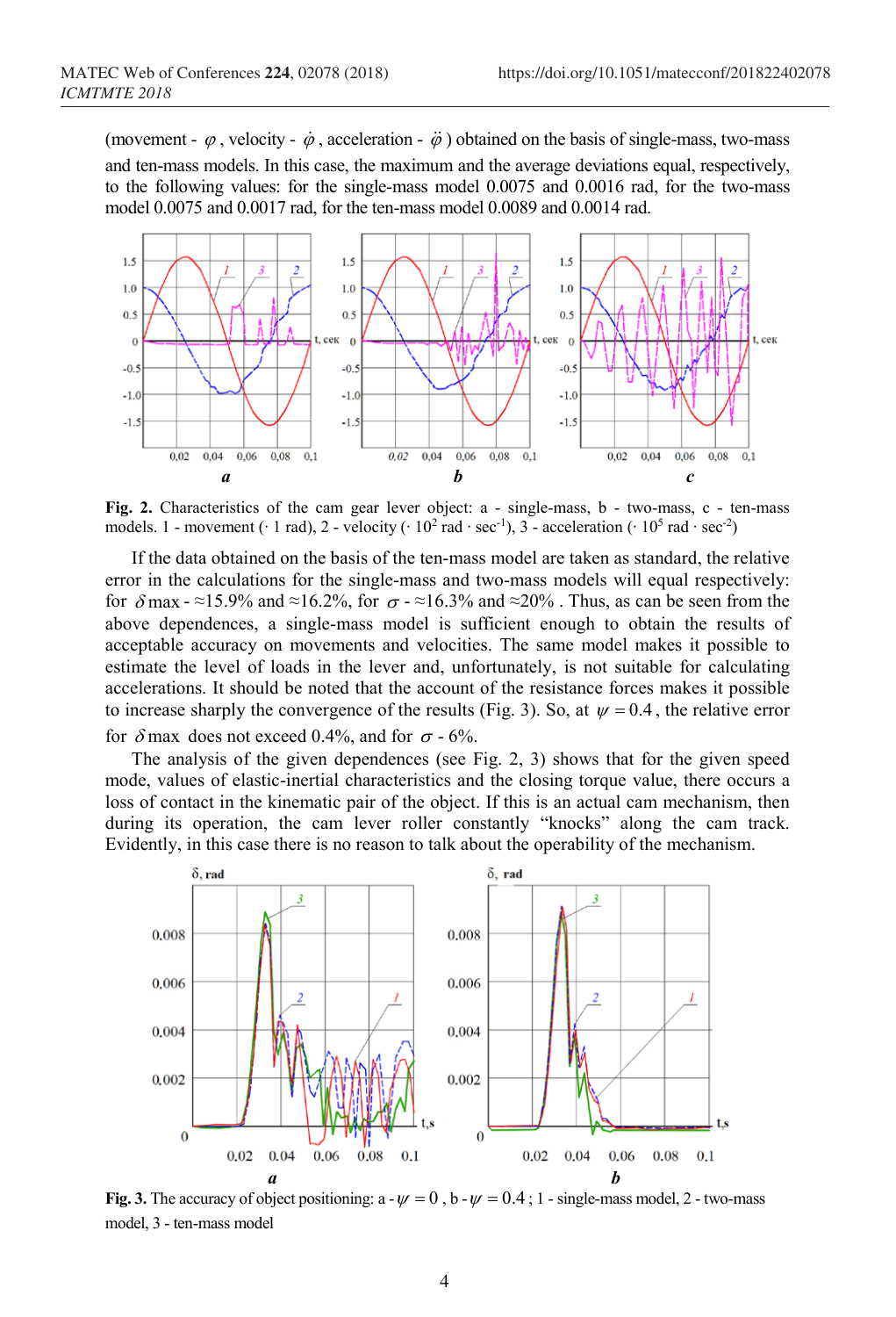In order to determine the applicability limits within which the model is stable, its behavior is investigated in the following ranges of value variation of elastic-inertial parameters: moments of inertia -  $J = [0.05, 1.0]$  kg / m<sup>2</sup>, rigidity -  $c = [0.5 \cdot 10^7, 5.0 \cdot 10^7]$  nm /rad.



**Fig. 4.** To calculate the model stability:  $a - v = 10$ ,  $M = 600$ ; b)  $v = 10$ ,  $M = 6000$ 

Fig. 4 shows the graphs of the function  $\delta_{\text{max}}(J,c)$  for various closing torques and speed modes. A two-mass model was used to construct them. The analysis of the given dependences shows that when the model parameters change within the investigated limits of the zone, it does not lose its stability. A fairly sharp increase  $\delta_{\text{max}}(J,c)$  (Fig. 4a) is explained by a loss of contact in the kinematic chain of the object, which should be regarded as a loss of operability by the mechanism to which the given object corresponds. The problem can be solved by increasing the closing force (Fig. 4b).

### **References**

- 1. I.I. Wulfson, *Oscillations of machines with cycle action mechanisms*, Leningrad, Mechanical Engineering, 592 p (1990).
- 2. I.M. Volodin, I.V. Telegin, *Study of influence of geometric parameters tool for hot volume stamping of orbicular in terms of forging on сrank press dynamics*, Global Journal of Engineering Science and Researches, v. **4(1)**, pp. 57-61 (2017).
- 3. V. Telegin, A. Kozlov, *Computer realization of research into the dynamics of mechanical systems*, IOP Conference Series: Materials Science and Engineering, v. 124, pp. 012101 (2016).
- 4. V.L. Weits, I. А. Gidaspov, G.V. Tsaryov, *Dynamics of Drives with Closed Kinematics*, Publishing House of Mordovia University, Saransk, 180 p (1991).
- 5. A.A. Alyamovsky, *Engineering Computations in SolidWorks Simulation*, DMK Press, Мoscow, 464 p (2010).
- 6. I. Telegin, A. Kozlov, A. Zhirkov, *Component simulation in problems of calculated model formation of automatic machine mechanisms*, MATEC Web Conf. International Conference on Modern Trends in Manufacturing Technologies and Equipment (ICMTMTE 2017), v. **129**, 03016 (2017).